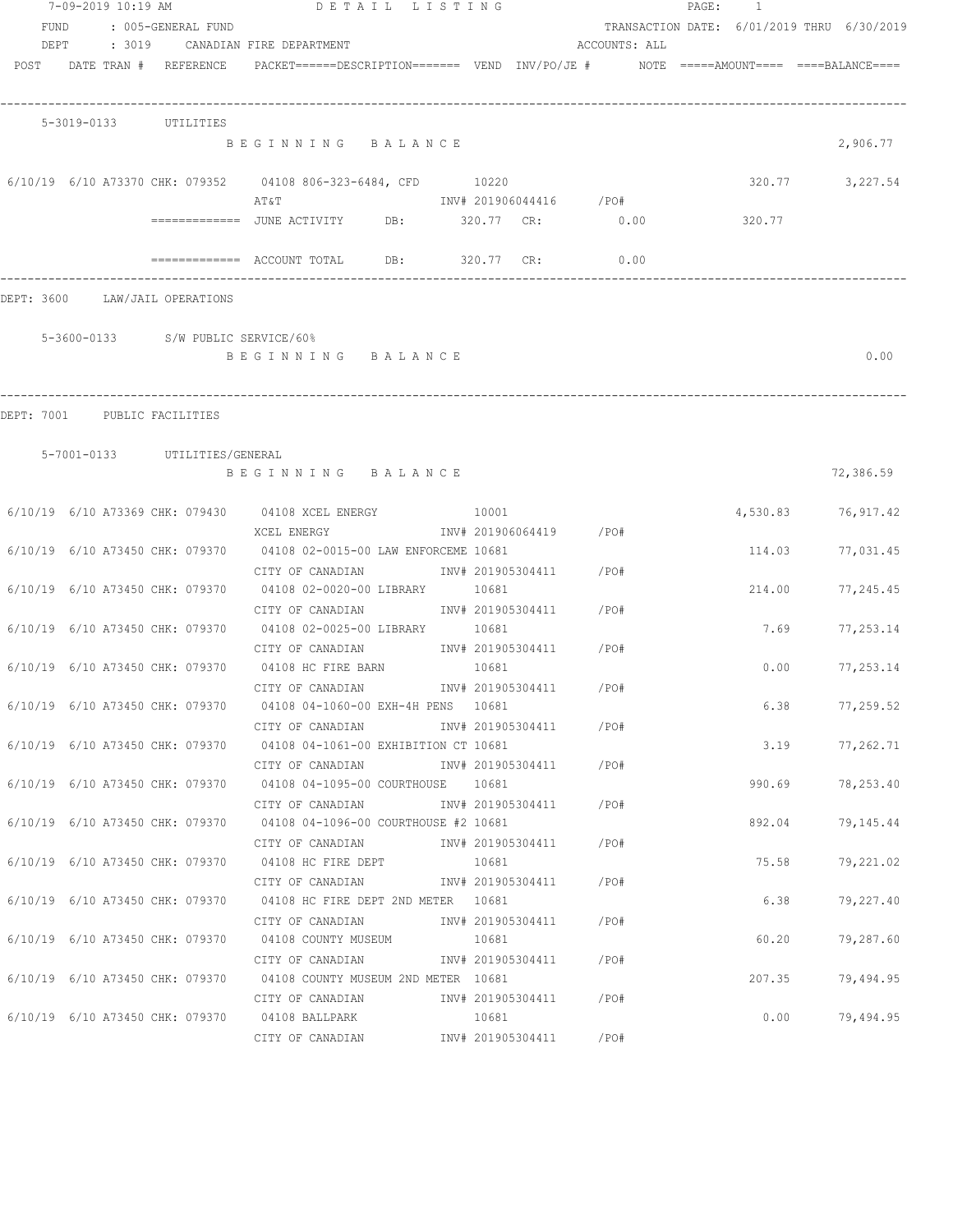| 7-09-2019 10:19 AM |  | DETAIL LISTING |                          |                                                                                                                              |  |           | $\mathtt{PAGE}$ :                                                                                                                         | $\mathcal{L}$ |      |                                            |  |                 |
|--------------------|--|----------------|--------------------------|------------------------------------------------------------------------------------------------------------------------------|--|-----------|-------------------------------------------------------------------------------------------------------------------------------------------|---------------|------|--------------------------------------------|--|-----------------|
| FUND               |  |                | : 005-GENERAL FUND       |                                                                                                                              |  |           |                                                                                                                                           |               |      | TRANSACTION DATE: 6/01/2019 THRU 6/30/2019 |  |                 |
| DEPT               |  |                | : 7001 PUBLIC FACILITIES |                                                                                                                              |  |           |                                                                                                                                           | ACCOUNTS: ALL |      |                                            |  |                 |
| POST               |  |                | DATE TRAN # REFERENCE    | PACKET======DESCRIPTION======= VEND INV/PO/JE # NOTE =====AMOUNT==== ====BALANCE====                                         |  |           |                                                                                                                                           |               |      |                                            |  |                 |
|                    |  |                |                          | 6/10/19 6/10 A73477 CHK: 079404 04108 OTHER METERS 12592<br>NORTH PLAINS ELECTRIC CO- INV# 201906074421 / PO#                |  |           |                                                                                                                                           |               |      | 1,297.54 80,792.49                         |  |                 |
|                    |  |                |                          | 6/10/19 6/10 A73477 CHK: 079404 04108 GEM VOTING BOOTH                                                                       |  | 12592     |                                                                                                                                           |               |      | 100.92 80,893.41                           |  |                 |
|                    |  |                |                          | NORTH PLAINS ELECTRIC CO- INV# 201906074421 / PO#<br>6/10/19 6/10 A73496 CHK: 079424 04108 040-001-1415-01-LIBRARY 13824     |  |           |                                                                                                                                           |               |      | 25.52                                      |  | 80,918.93       |
|                    |  |                |                          | WEST TEXAS GAS, INC<br>6/10/19 6/10 A73496 CHK: 079424 04108 040-001-4000-01 EX CENTE 13824                                  |  |           | INV# 201906074423 /PO#                                                                                                                    |               |      | 1,004.31 81,923.24                         |  |                 |
|                    |  |                |                          | WEST TEXAS GAS, INC METALLY 101906074423 / PO#<br>6/10/19 6/10 A73496 CHK: 079424 04108 040-001-5735-02-MUSEUM 13824         |  |           |                                                                                                                                           |               |      | 23.79                                      |  | 81,947.03       |
|                    |  |                |                          | WEST TEXAS GAS, INC       INV# 201906074423     /PO#<br>6/10/19 6/10 A73496 CHK: 079424 04108 040-001-5815-01-BALLPARK 13824 |  |           |                                                                                                                                           |               |      | 24.22                                      |  | 81,971.25       |
|                    |  |                |                          | WEST TEXAS GAS, INC MONTH 201906074423 / PO#<br>6/10/19 6/10 A73496 CHK: 079424 04108 040-001-5810-01-PAVILION 13824         |  |           |                                                                                                                                           |               |      | 62.31                                      |  | 82,033.56       |
|                    |  |                |                          | WEST TEXAS GAS, INC MONTH 201906074423 / PO#<br>6/10/19 6/10 A73496 CHK: 079424 04108 040-001-1405-01 COURTHOU 13824         |  |           |                                                                                                                                           |               |      | 59.28                                      |  | 82,092.84       |
|                    |  |                |                          | 6/10/19 6/10 A73496 CHK: 079424 04108 040-013-0045-00 CFD MAIN 13824                                                         |  |           |                                                                                                                                           |               |      | 236.77                                     |  | 82,329.61       |
|                    |  |                |                          | WEST TEXAS GAS, INC<br>6/10/19 6/10 A73496 CHK: 079424 04108 040-013-0045-00 CFD MAIN 13824                                  |  |           | INV# 201906074423 /PO#                                                                                                                    |               |      |                                            |  | 67.51 82,397.12 |
|                    |  |                |                          | WEST TEXAS GAS, INC        INV# 201906074423     /PO#                                                                        |  |           |                                                                                                                                           | 0.00          |      | 10,010.53                                  |  |                 |
|                    |  |                |                          | $\texttt{-----}$ ============ ACCOUNT TOTAL DB: 10,010.53 CR:                                                                |  |           |                                                                                                                                           | 0.00          |      |                                            |  |                 |
| DEPT: 7016         |  | CEMETERY       |                          |                                                                                                                              |  |           |                                                                                                                                           |               |      |                                            |  |                 |
|                    |  |                | 5-7016-0133 UTILITIES    |                                                                                                                              |  |           |                                                                                                                                           |               |      |                                            |  |                 |
|                    |  |                |                          | BEGINNING BALANCE                                                                                                            |  |           |                                                                                                                                           |               |      |                                            |  | 23.95           |
|                    |  |                |                          | *-*-*-*-*-*-*-*-*-*-*-*-*- 000 ERRORS IN THIS REPORT!                                                                        |  |           | $\star$ _ $\star$ _ $\star$ _ $\star$ _ $\star$ _ $\star$ _ $\star$ _ $\star$ _ $\star$ _ $\star$ _ $\star$ _ $\star$ _ $\star$ _ $\star$ |               |      |                                            |  |                 |
|                    |  |                |                          | ** REPORT TOTALS ** --- DEBITS --- -- CREDITS ---                                                                            |  |           |                                                                                                                                           |               |      |                                            |  |                 |
|                    |  |                |                          | BEGINNING BALANCES:                                                                                                          |  | 75,317.31 |                                                                                                                                           |               | 0.00 |                                            |  |                 |
|                    |  |                |                          | REPORTED ACTIVITY:                                                                                                           |  | 10,331.30 |                                                                                                                                           |               | 0.00 |                                            |  |                 |
|                    |  |                |                          | ENDING BALANCES:                                                                                                             |  | 85,648.61 |                                                                                                                                           |               | 0.00 |                                            |  |                 |
|                    |  |                |                          | TOTAL FUND ENDING BALANCE: 85,648.61                                                                                         |  |           |                                                                                                                                           |               |      |                                            |  |                 |
| FUND: 010-AIRPORT  |  |                |                          |                                                                                                                              |  |           |                                                                                                                                           |               |      |                                            |  |                 |
| DEPT: 7010 AIRPORT |  |                |                          |                                                                                                                              |  |           |                                                                                                                                           |               |      |                                            |  |                 |
|                    |  |                | 5-7010-0133 UTILITIES    | BEGINNING BALANCE                                                                                                            |  |           |                                                                                                                                           |               |      |                                            |  | 4,802.05        |
|                    |  |                |                          | 6/10/19 6/10 A73576 CHK: 001518 04109 AIRPORT PHONE 10220                                                                    |  |           |                                                                                                                                           |               |      | 193.36                                     |  | 4,995.41        |
|                    |  |                |                          | AT&T<br>6/10/19 6/10 A73588 CHK: 001521 04109 04-1056-00 AIRPORT APT 10681                                                   |  |           | INV# 201906044417 /PO#                                                                                                                    |               |      | 3.19                                       |  | 4,998.60        |
|                    |  |                |                          | CITY OF CANADIAN 1NV# 201905304409                                                                                           |  |           |                                                                                                                                           | /PO#          |      |                                            |  |                 |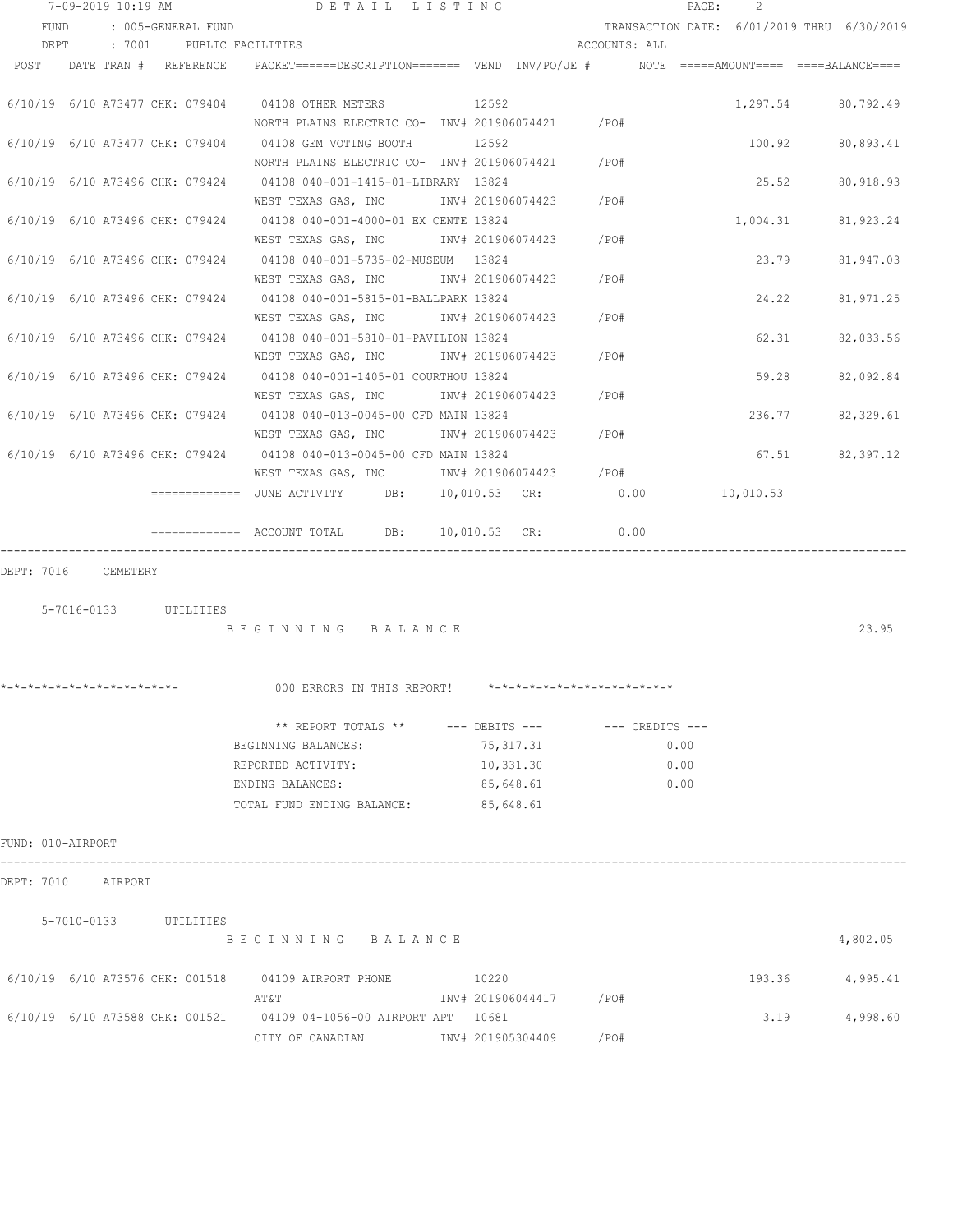| 7-09-2019 10:19 AM            |  |  |                             | DETAIL LISTING                                                                                       |                                                   |  |       |                |                                                         |                 | PAGE: 3                                    |          |                 |
|-------------------------------|--|--|-----------------------------|------------------------------------------------------------------------------------------------------|---------------------------------------------------|--|-------|----------------|---------------------------------------------------------|-----------------|--------------------------------------------|----------|-----------------|
| FUND : 010-AIRPORT            |  |  |                             |                                                                                                      |                                                   |  |       |                |                                                         |                 | TRANSACTION DATE: 6/01/2019 THRU 6/30/2019 |          |                 |
|                               |  |  | DEPT : 7010 AIRPORT         |                                                                                                      |                                                   |  |       |                | ACCOUNTS: ALL                                           |                 |                                            |          |                 |
|                               |  |  | POST DATE TRAN # REFERENCE  | PACKET======DESCRIPTION======= VEND INV/PO/JE #    NOTE =====AMOUNT==== ====BALANCE====              |                                                   |  |       |                |                                                         |                 |                                            |          |                 |
|                               |  |  |                             |                                                                                                      |                                                   |  |       |                |                                                         |                 |                                            |          |                 |
|                               |  |  |                             | 6/10/19 6/10 A73588 CHK: 001521 04109 04-1058-00 PILOTS LOUNGE 10681                                 |                                                   |  |       |                |                                                         |                 |                                            | 0.00     | 4,998.60        |
|                               |  |  |                             | CITY OF CANADIAN                                                                                     |                                                   |  |       |                | INV# 201905304409 / PO#                                 |                 |                                            |          |                 |
|                               |  |  |                             | 6/10/19 6/10 A73590 CHK: 001526 04109 NORTH PLAINS CHAPTER TAA 12591                                 |                                                   |  |       |                |                                                         |                 |                                            | 391.06   | 5,389.66        |
|                               |  |  |                             | NORTH PLAINS CHAPTER TAAO INV# 201906074424 / PO#                                                    |                                                   |  |       |                |                                                         |                 |                                            |          |                 |
|                               |  |  |                             | 6/10/19 6/10 A73600 CHK: 001529 04109 INTERNET                                                       |                                                   |  | 14505 |                |                                                         |                 |                                            | 110.08   | 5,499.74        |
|                               |  |  |                             | TRANSWORLD NETWORK, CORP INV# 14612529                                                               |                                                   |  |       |                | /PO#                                                    |                 |                                            |          |                 |
|                               |  |  |                             | 6/10/19 6/10 A73713 CHK: 001530 04123 NORTH PLAINS ELECTRIC CO 12592                                 |                                                   |  |       |                |                                                         |                 |                                            | 391.06   | 5,890.80        |
|                               |  |  |                             | NORTH PLAINS ELECTRIC CO- INV# 201906104432 / PO#                                                    |                                                   |  |       |                |                                                         |                 |                                            |          |                 |
|                               |  |  |                             | 6/10/19 6/10 A73738 VOID: 001526 04127 REVERSE VOIDED CHECK 12591                                    |                                                   |  |       |                |                                                         |                 |                                            | 391.06CR | 5,499.74        |
|                               |  |  |                             | NORTH PLAINS CHAPTER TAAO INV# 201906074424 / PO#                                                    |                                                   |  |       |                |                                                         |                 |                                            |          |                 |
|                               |  |  |                             | ============= JUNE ACTIVITY DB: 1,088.75 CR: 391.06CR 697.69                                         |                                                   |  |       |                |                                                         |                 |                                            |          |                 |
|                               |  |  |                             | ============ ACCOUNT TOTAL DB: 1,088.75 CR: 391.06CR                                                 |                                                   |  |       |                |                                                         |                 |                                            |          |                 |
|                               |  |  |                             | 000 ERRORS IN THIS REPORT! *-*-*-*-*-*-*-*-*-*-*-*-*-*-                                              |                                                   |  |       |                |                                                         |                 |                                            |          |                 |
|                               |  |  |                             |                                                                                                      |                                                   |  |       |                |                                                         |                 |                                            |          |                 |
|                               |  |  |                             |                                                                                                      | ** REPORT TOTALS ** --- DEBITS --- -- CREDITS --- |  |       |                |                                                         |                 |                                            |          |                 |
|                               |  |  |                             | BEGINNING BALANCES:                                                                                  |                                                   |  |       | 4,802.05       |                                                         | 0.00            |                                            |          |                 |
|                               |  |  |                             | REPORTED ACTIVITY:                                                                                   |                                                   |  |       | 1,088.75       |                                                         | 391.06CR        |                                            |          |                 |
|                               |  |  |                             | ENDING BALANCES:                                                                                     |                                                   |  |       | 5,890.80       |                                                         | 391.06CR        |                                            |          |                 |
|                               |  |  |                             | TOTAL FUND ENDING BALANCE: 5,499.74                                                                  |                                                   |  |       |                |                                                         |                 |                                            |          |                 |
| FUND: 011-ROAD & BRIDGE PCT 1 |  |  |                             |                                                                                                      |                                                   |  |       |                |                                                         |                 |                                            |          |                 |
| DEPT: 4011 ROAD & BRIDGE 1    |  |  |                             |                                                                                                      |                                                   |  |       |                |                                                         |                 |                                            |          |                 |
|                               |  |  | 5-4011-0133 UTILITIES/PCT 1 |                                                                                                      |                                                   |  |       |                |                                                         |                 |                                            |          |                 |
|                               |  |  |                             | BEGINNING BALANCE                                                                                    |                                                   |  |       |                |                                                         |                 |                                            |          | 2,124.03        |
|                               |  |  |                             |                                                                                                      |                                                   |  |       |                |                                                         |                 |                                            |          |                 |
|                               |  |  |                             | 6/10/19 6/10 A73477 CHK: 079404 04108 PCT 1 12592                                                    |                                                   |  |       |                |                                                         |                 |                                            |          | 122.06 2,246.09 |
|                               |  |  |                             | NORTH PLAINS ELECTRIC CO- INV# 201906074421                                                          |                                                   |  |       |                | /PO#                                                    |                 |                                            |          |                 |
|                               |  |  |                             | 6/10/19 6/10 A73496 CHK: 079424 04108 040-001-3995-01-PCT 1 BA 13824                                 |                                                   |  |       |                |                                                         |                 |                                            | 92.61    | 2,338.70        |
|                               |  |  |                             | WEST TEXAS GAS, INC        INV# 201906074423     /PO#                                                |                                                   |  |       |                |                                                         |                 |                                            |          |                 |
|                               |  |  |                             | ============    JUNE  ACTIVITY            DB:                214.67     CR:                     0.00 |                                                   |  |       |                |                                                         |                 |                                            | 214.67   |                 |
|                               |  |  |                             |                                                                                                      |                                                   |  |       | 214.67 CR:     |                                                         | 0.00            |                                            |          |                 |
| *-*-*-*-*-*-*-*-*-*-*-*-*-*-  |  |  |                             |                                                                                                      | 000 ERRORS IN THIS REPORT!                        |  |       |                | $* - * - * - * - * - * - * - * - * - * - * - * - * - *$ |                 |                                            |          |                 |
|                               |  |  |                             |                                                                                                      | ** REPORT TOTALS **                               |  |       | --- DEBITS --- |                                                         | --- CREDITS --- |                                            |          |                 |
|                               |  |  |                             | BEGINNING BALANCES:                                                                                  |                                                   |  |       | 2,124.03       |                                                         |                 | 0.00                                       |          |                 |
|                               |  |  |                             | REPORTED ACTIVITY:                                                                                   |                                                   |  |       | 214.67         |                                                         |                 | 0.00                                       |          |                 |
|                               |  |  |                             | ENDING BALANCES:                                                                                     |                                                   |  |       | 2,338.70       |                                                         |                 | 0.00                                       |          |                 |
|                               |  |  |                             | TOTAL FUND ENDING BALANCE:                                                                           |                                                   |  |       | 2,338.70       |                                                         |                 |                                            |          |                 |
|                               |  |  |                             |                                                                                                      |                                                   |  |       |                |                                                         |                 |                                            |          |                 |

FUND: 012-ROAD & BRIDGE PCT 2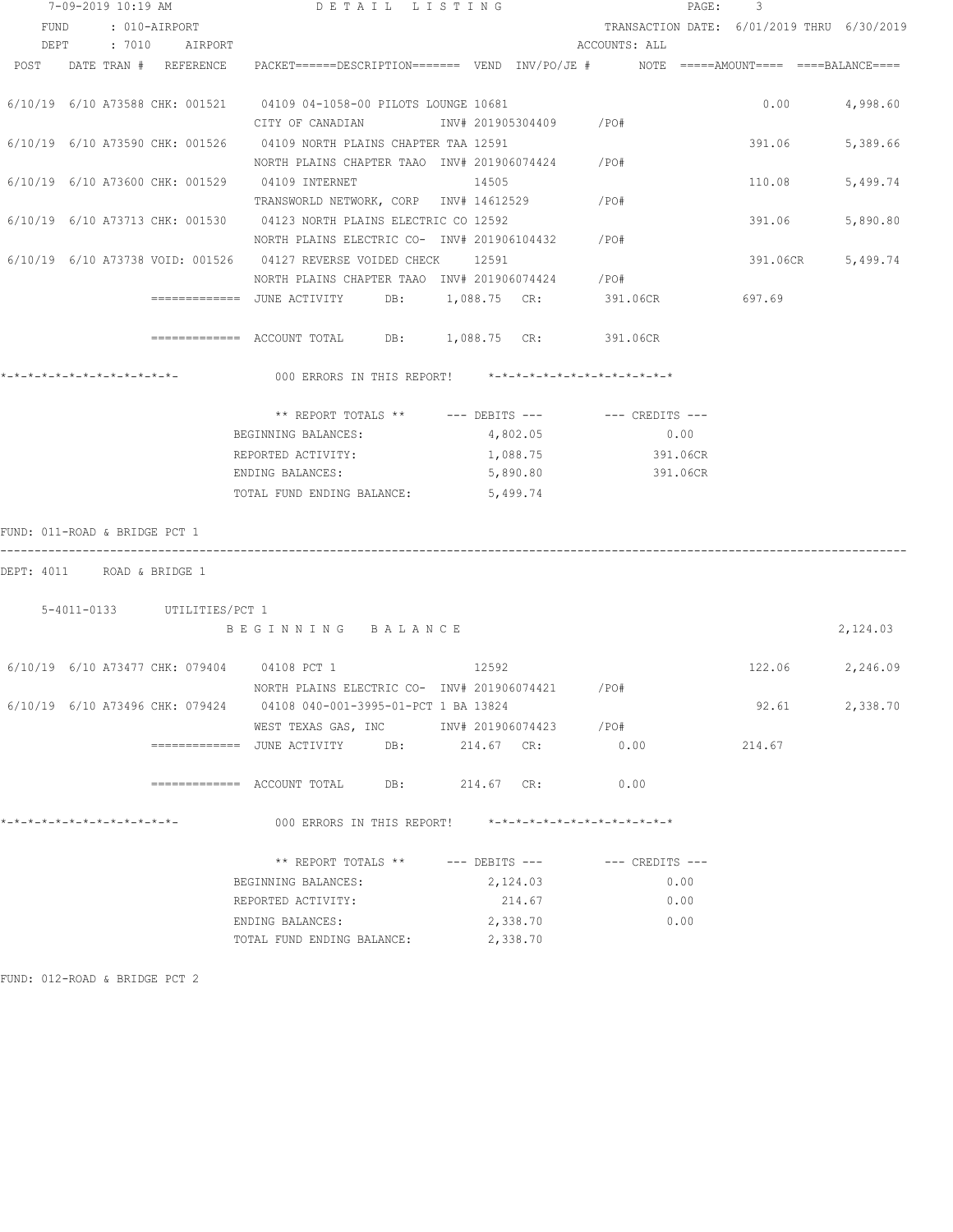| 7-09-2019 10:19 AM                          | DETAIL LISTING                                                                                                  |            |                                            | PAGE: 4         |          |
|---------------------------------------------|-----------------------------------------------------------------------------------------------------------------|------------|--------------------------------------------|-----------------|----------|
| FUND : 012-ROAD & BRIDGE PCT 2              |                                                                                                                 |            | TRANSACTION DATE: 6/01/2019 THRU 6/30/2019 |                 |          |
| DEPT : 4012 ROAD & BRIDGE 2                 |                                                                                                                 |            | ACCOUNTS: ALL                              |                 |          |
|                                             | POST DATE TRAN # REFERENCE PACKET======DESCRIPTION======= VEND INV/PO/JE # NOTE =====AMOUNT==== ====BALANCE==== |            |                                            |                 |          |
|                                             |                                                                                                                 |            |                                            |                 |          |
| 5-4012-0133 UTILITIES/PCT 2                 |                                                                                                                 |            |                                            |                 |          |
|                                             | BEGINNING BALANCE                                                                                               |            |                                            |                 | 943.43   |
|                                             |                                                                                                                 |            |                                            |                 |          |
| 6/10/19 6/10 A73477 CHK: 079404 04108 PCT 2 |                                                                                                                 | 12592      |                                            | 81.28 1,024.71  |          |
|                                             | NORTH PLAINS ELECTRIC CO- INV# 201906074421 / PO#                                                               |            |                                            |                 |          |
|                                             | ============    JUNE  ACTIVITY            DB:                   81.28     CR:                    0.00           |            |                                            | 81.28           |          |
|                                             | ============= ACCOUNT TOTAL DB: 81.28 CR:                                                                       |            | 0.00                                       |                 |          |
| *_*_*_*_*_*_*_*_*_*_*_*_*_*_*_              | 000 ERRORS IN THIS REPORT! *-*-*-*-*-*-*-*-*-*-*-*-*-*-                                                         |            |                                            |                 |          |
|                                             |                                                                                                                 |            |                                            |                 |          |
|                                             |                                                                                                                 |            |                                            |                 |          |
|                                             | BEGINNING BALANCES:                                                                                             | 943.43     | 0.00                                       |                 |          |
|                                             | REPORTED ACTIVITY:                                                                                              | 81.28      | 0.00                                       |                 |          |
|                                             | ENDING BALANCES:                                                                                                | 1,024.71   | 0.00                                       |                 |          |
|                                             | TOTAL FUND ENDING BALANCE: 1,024.71                                                                             |            |                                            |                 |          |
| FUND: 013-ROAD & BRIDGE PCT 3               |                                                                                                                 |            |                                            |                 |          |
| DEPT: 4013 ROAD & BRIDGE 3                  |                                                                                                                 |            |                                            |                 |          |
|                                             |                                                                                                                 |            |                                            |                 |          |
| 5-4013-0133 UTILITIES/PCT 3                 |                                                                                                                 |            |                                            |                 |          |
|                                             | BEGINNING BALANCE                                                                                               |            |                                            |                 | 1,105.37 |
| 6/10/19 6/10 A73477 CHK: 079404 04108 PCT 3 |                                                                                                                 | 12592      |                                            | 96.58 1,201.95  |          |
|                                             | NORTH PLAINS ELECTRIC CO- INV# 201906074421 / PO#                                                               |            |                                            |                 |          |
|                                             | ============ JUNE ACTIVITY DB: 96.58 CR: 0.00                                                                   |            |                                            | 96.58           |          |
|                                             |                                                                                                                 |            |                                            |                 |          |
|                                             | ============ ACCOUNT TOTAL DB: 96.58 CR: 0.00                                                                   |            |                                            |                 |          |
|                                             |                                                                                                                 |            |                                            |                 |          |
| *-*-*-*-*-*-*-*-*-*-*-*-*-*-                | 000 ERRORS IN THIS REPORT! *-*-*-*-*-*-*-*-*-*-*-*-*-*-                                                         |            |                                            |                 |          |
|                                             | ** REPORT TOTALS ** --- DEBITS --- -- CREDITS ---                                                               |            |                                            |                 |          |
|                                             | BEGINNING BALANCES:                                                                                             | 1,105.37   | 0.00                                       |                 |          |
|                                             | REPORTED ACTIVITY:                                                                                              | 96.58      | 0.00                                       |                 |          |
|                                             | ENDING BALANCES:                                                                                                | 1,201.95   | 0.00                                       |                 |          |
|                                             | TOTAL FUND ENDING BALANCE: 1, 201.95                                                                            |            |                                            |                 |          |
|                                             |                                                                                                                 |            |                                            |                 |          |
| FUND: 014-ROAD & BRIDGE PCT 4               |                                                                                                                 |            |                                            |                 |          |
| DEPT: 4014 ROAD & BRIDGE 4                  |                                                                                                                 |            |                                            |                 |          |
| 5-4014-0133 UTILITIES/PCT 4                 |                                                                                                                 |            |                                            |                 |          |
|                                             | BEGINNING BALANCE                                                                                               |            |                                            |                 | 1,883.13 |
|                                             |                                                                                                                 |            |                                            |                 |          |
| 6/10/19 6/10 A73477 CHK: 079404 04108 PCT 4 |                                                                                                                 | 12592      |                                            | 217.39 2,100.52 |          |
|                                             | NORTH PLAINS ELECTRIC CO- INV# 201906074421 / PO#                                                               |            |                                            |                 |          |
|                                             | ============       JUNE  ACTIVITY             DB:                217.39      CR:                      0.00      |            |                                            | 217.39          |          |
|                                             |                                                                                                                 | 217.39 CR: | 0.00                                       |                 |          |